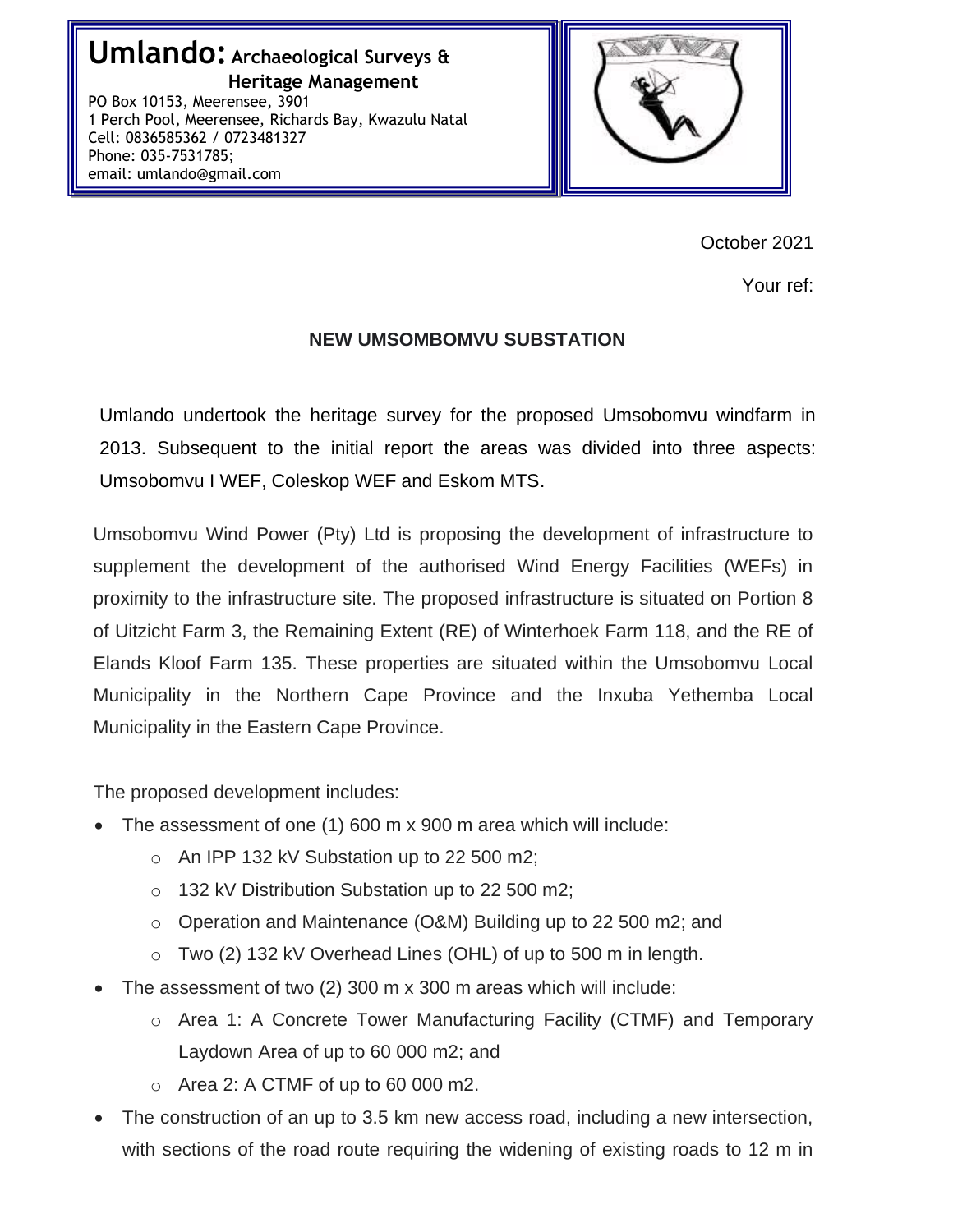

width during construction which will then be rehabilitated to 8 m in width during operation.

These changes do not affect any of the sensitive areas and/or heritage sites recorded during the original survey. The mitigation remains the same. Fig. 1 and 2 shows the recorded sites in relation to the additional development. The addition of the new road does, however, affect a newly recorded stone knapping site (UMZ026) that was noted during the September heritage walkthrough: UMZ026. The farm Winterhoek and the related stone walled kraal will not be affected.

UMZ026 was described as follows (Anderson 2021):

UMZ026 is a new site located near the N10. The site appears to be a stone tool knapping site that extends for about 30m around a hornfels outcrop.. The outcrop overlooks the top of a small kloof on the opposite side of the N10. UMZ026 was noted due to the recent fire clearing the undergrowth. I had previously noted a few tools in the track and thought of them as part of the colluvial deposits of the general area. However, the fire shows that it is restricted to a small area and related to the hornfels outcrop.

The stone tools consist of MSA cores, various (utilized) flakes and points (spear heads). Several of these MSA flakes have been re-utilised in the LSA…

The site was originally not going to be affected; however, a new access road has been proposed. This access road will go through most of the site.

Significance: The knapping area is of low-medium significance. Several have been reported by Sampson (1985) in the general area, e.g. SAM1 (see Anderson 2014).

Mitigation: The site should be sampled and photographed if the access road affects it. A permit to damage this site will be required.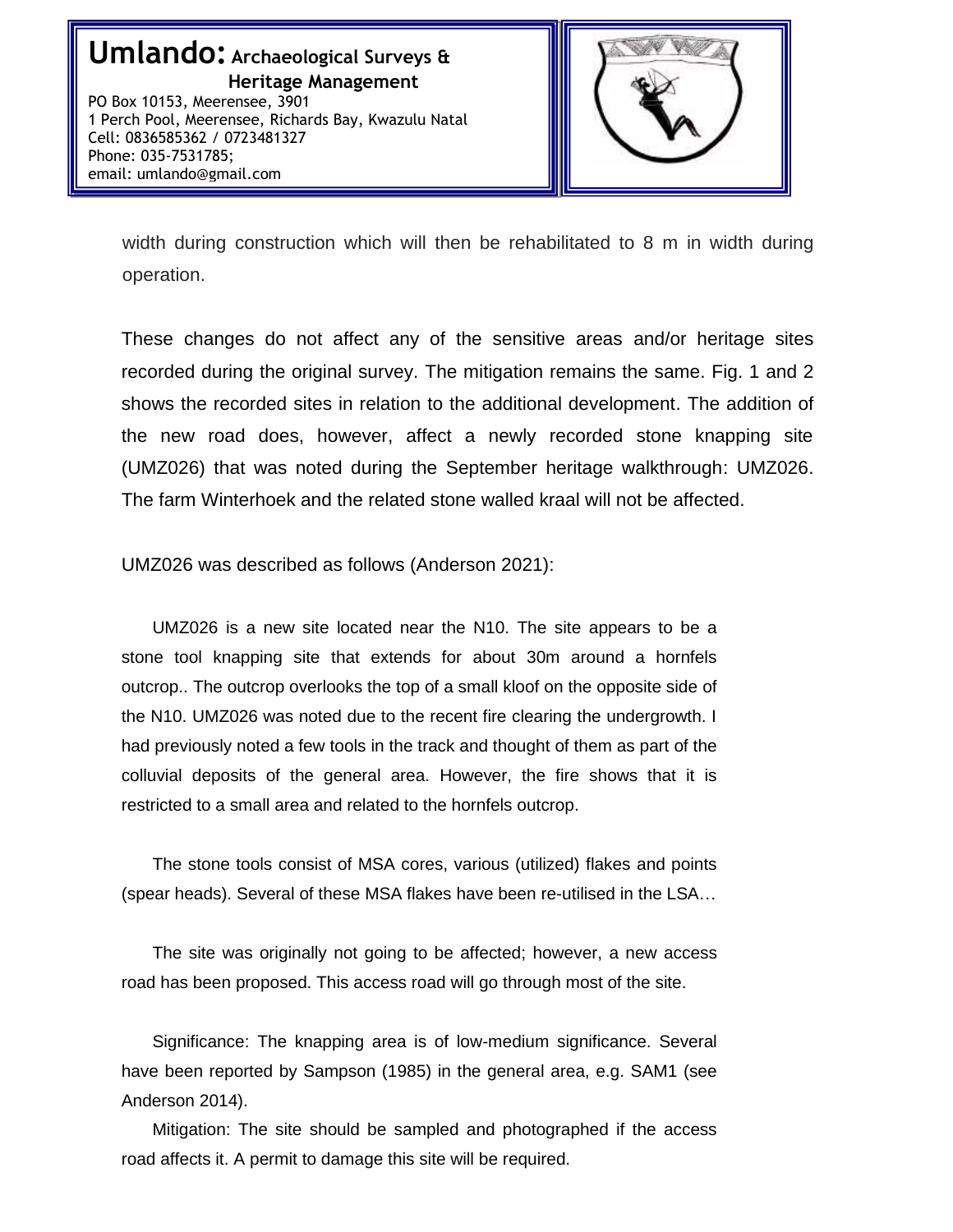

SAHRA Rating: 3B

All heritage sites and their management is conditional in the EIA and is also reiterated as part of the amendment. Some of this is specific to the approved access road and the hatching plants, mini subs etc. Roads have not changed (in terms of specs) since the original EIA and specialist reports and were approved at 12m wide, rehabbed to 5m, and restricted in places by heritage and ecological constraints

Yours Sincerely

Gavin Anderson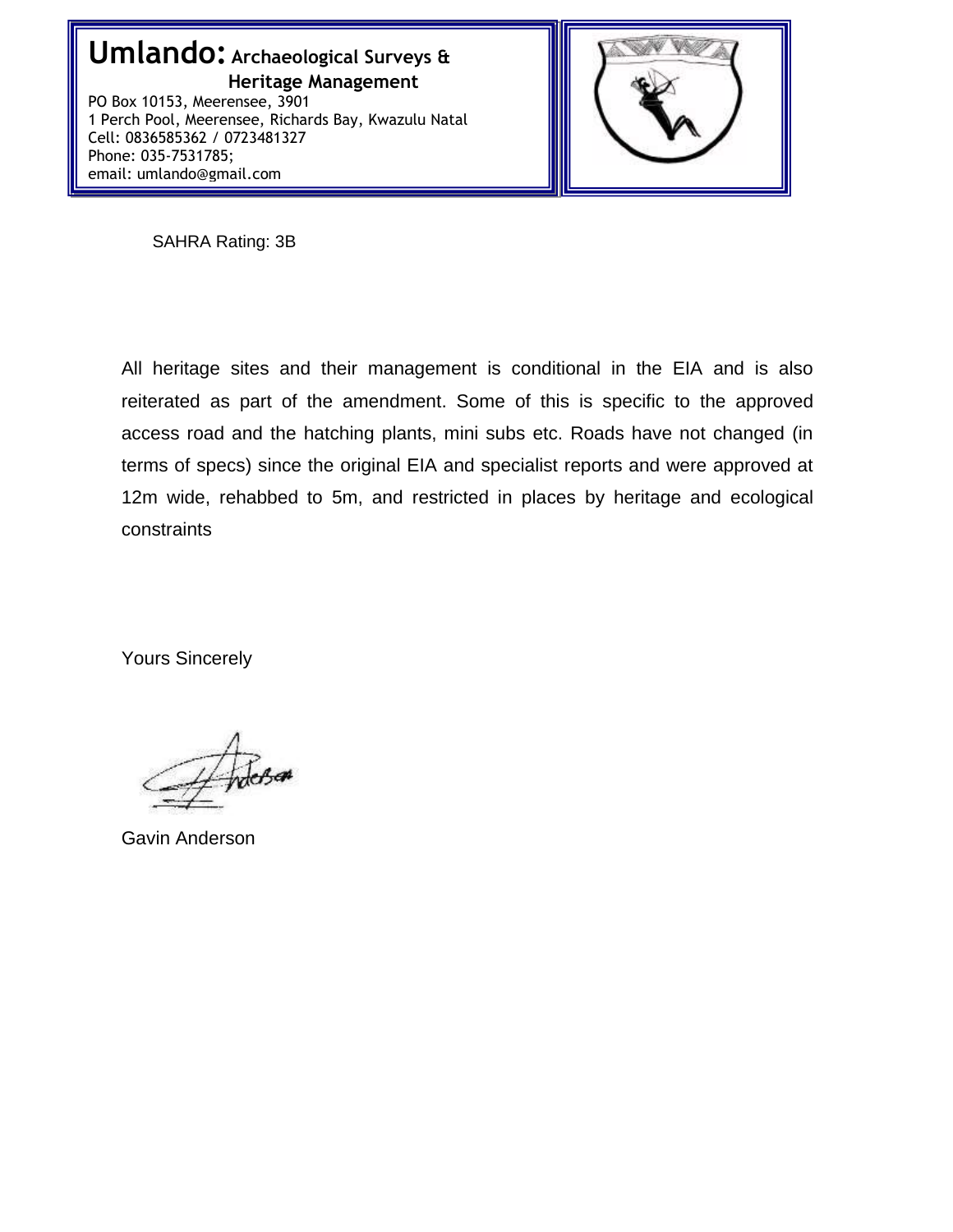# **Umlando: Archaeological Surveys & Heritage Management**

PO Box 10153, Meerensee, 3901 1 Perch Pool, Meerensee, Richards Bay, Kwazulu Natal Cell: 0836585362 / 0723481327 Phone: 035-7531785; email: umlando@gmail.com



### **FIG. 1: RECORDED SITES NEAR THE NEW UMSOBOMVU SUBSTATION**